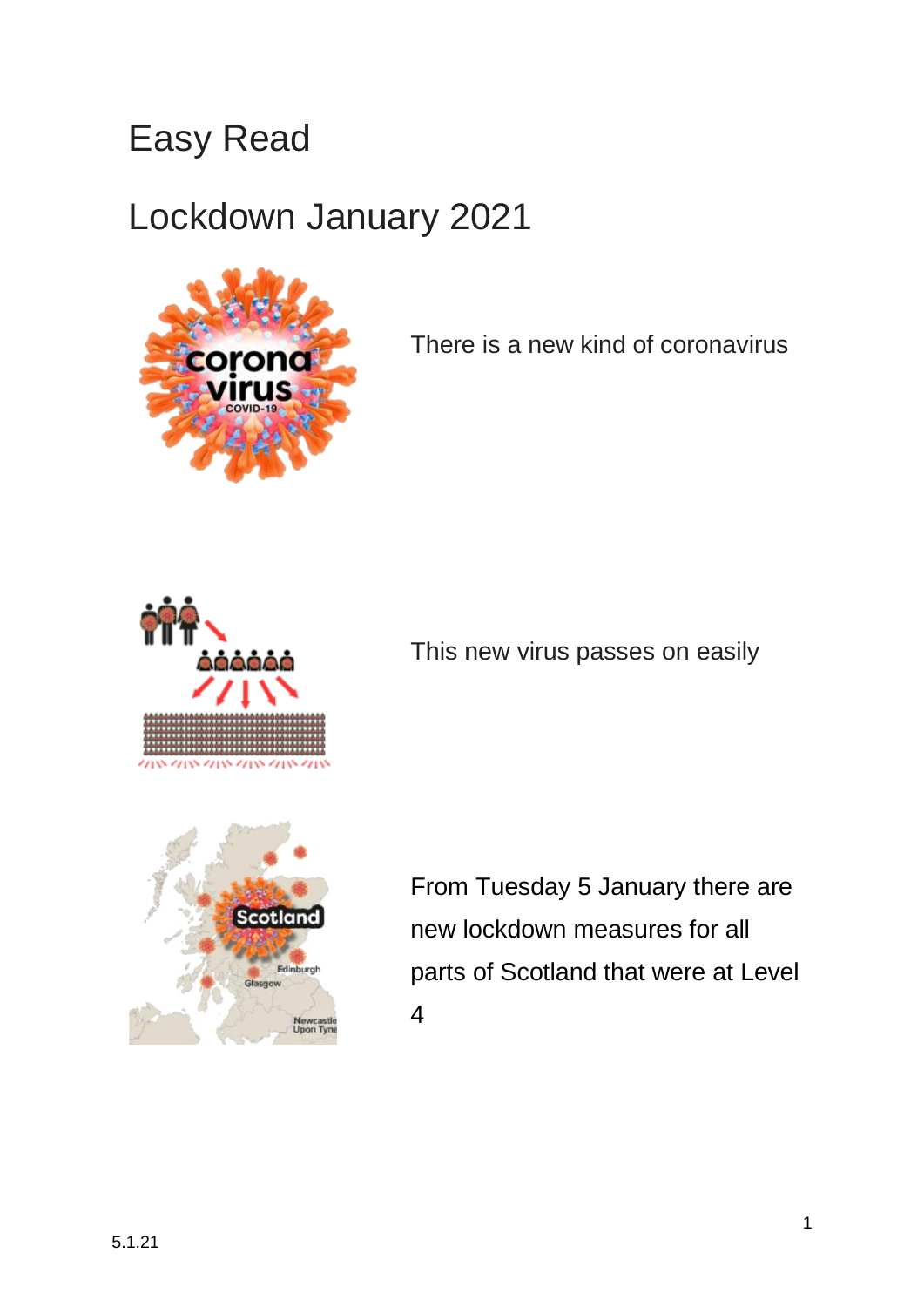| <b>January</b> |         |  |         |                      |                   |     |
|----------------|---------|--|---------|----------------------|-------------------|-----|
| Mon            | Tue Wed |  | Thu Fri |                      | Sat               | Sun |
|                |         |  |         |                      | $1\quad 2\quad 3$ |     |
|                |         |  |         | 4 5 6 7 8 9 10       |                   |     |
|                |         |  |         | 11 12 13 14 15 16 17 |                   |     |
|                |         |  |         | 18 19 20 21 22 23 24 |                   |     |
|                |         |  |         | 25 26 27 28 29 30 31 |                   |     |

This lockdown will last for all of January

What should I do?



We all must stay at home



No visits to friends or family are allowed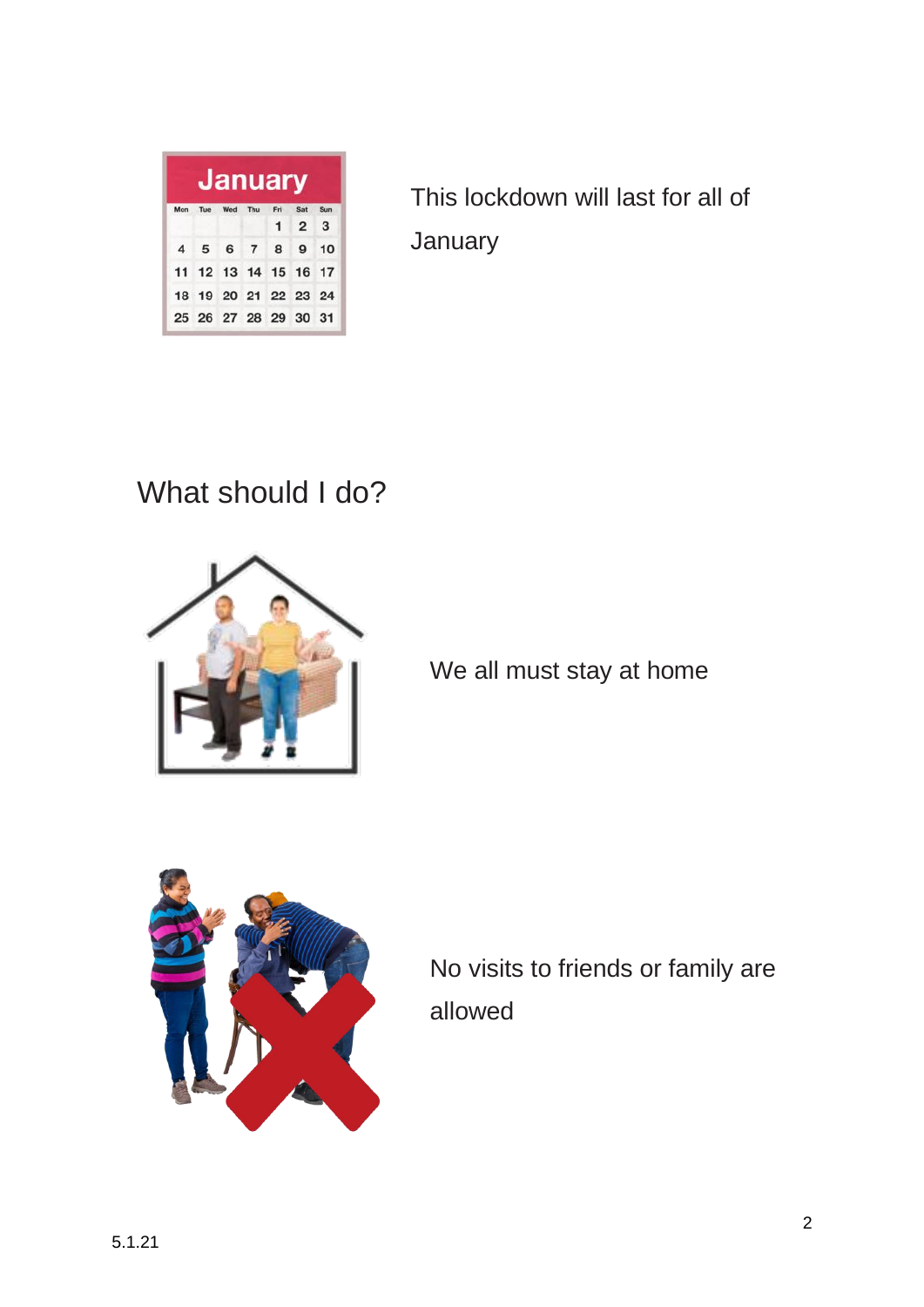

Talk to friends and family on the phone or online



Up to 2 people from 2 separate households can meet outdoors



The police will be able to stop groups



You can go outside for a walk, cycle or run but do not get too close to others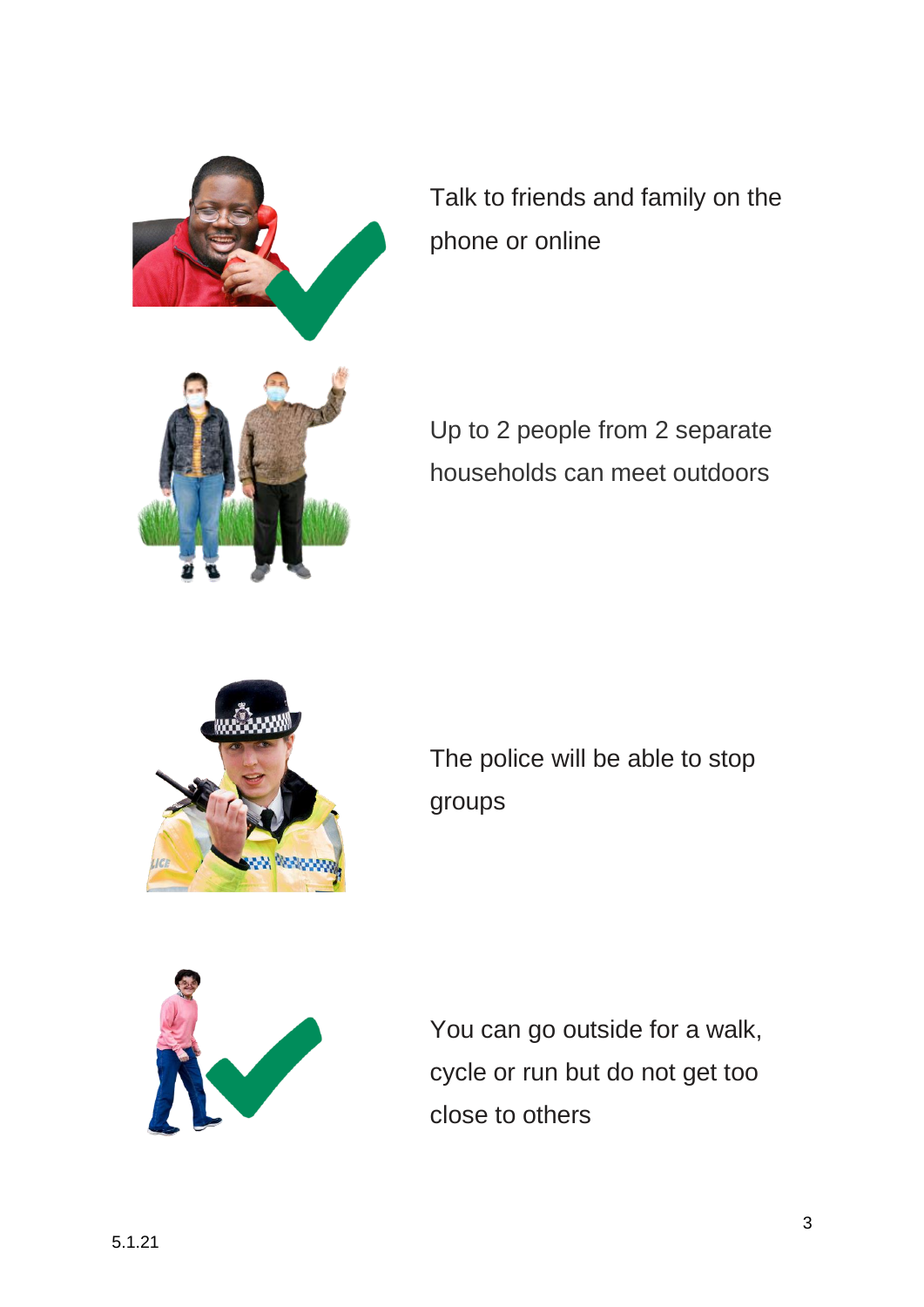

You are allowed to go shopping for food or medicine

It is better to have your shopping delivered if you can



If you are on the Shielding List you will get a letter from the Chief Medical Officer with more information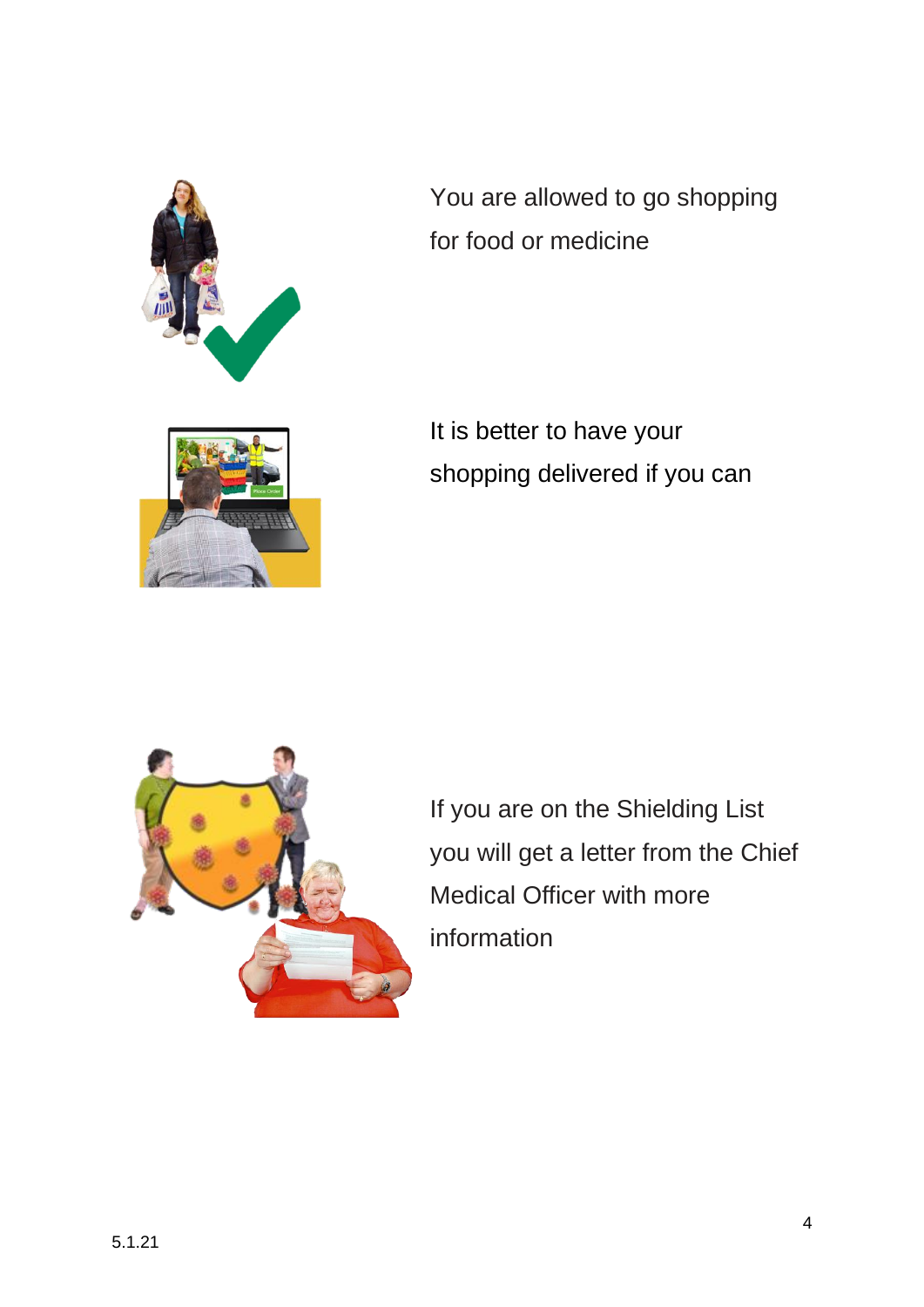

Remember to wash your hands every time you come back into the house



Wear your Facemask when you are in shops or using transport



If you are passing someone outside keep 2 metres between you



If you have symptoms of coronavirus phone NHS Inform on 0800 028 2816